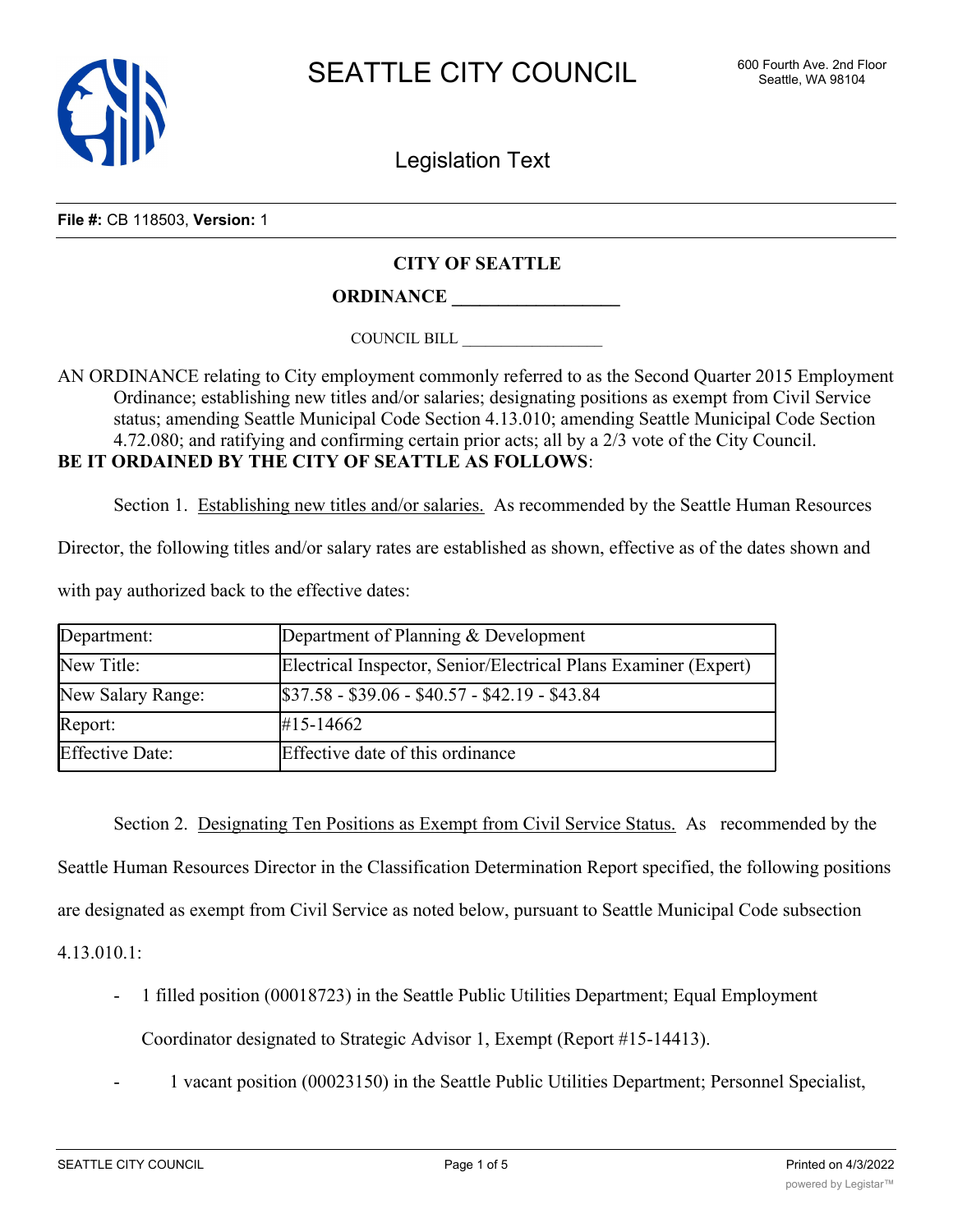## **File #:** CB 118503, **Version:** 1

Senior designated to Strategic Advisor 1, Exempt (Report #15-14473).

- 1 vacant position (00022608) in the Seattle Public Utilities Department; Personnel Specialist, Senior designated to Strategic Advisor 1, Exempt (Report #15-14656).
- 1 filled position (00010236) in the Department of Parks & Recreation; Administrative Staff Assistant designated to Executive Assistant, Exempt (Report #15-14463).
- 1 vacant position (10004958) in the Department of Finance & Administrative Services; Strategic Advisor 2, General Government designated to Manager 3, Exempt (Report #15-14502).
- 1 vacant position (10005485) in the Department of Finance  $\&$  Administrative Services; Administrative Staff Analyst designated to Strategic Advisor 2, Exempt (Report #15-14512).
- 1 filled position (00025610) in the Department of Finance & Administrative Services; IT Professional B designated to IT Professional A, Exempt (Report #15-14538).
- 1 vacant position (10005512) in the Seattle Office for Civil Rights; Strategic Advisor 2, General Government, designated to Executive 1 (Report #15-14524).
- 1 vacant position (00017044) in the Seattle Department of Transportation; Accountant, Senior designated to Executive 2 (Report #15-14581).
- 1 filled position (00026011) in the Seattle Office of Arts and Cultural Affairs; Strategic Advisor 1, CS&PI, designated to Strategic Advisor 3, Exempt (Report #15-14601).

Section 3. Amending Seattle Municipal Code Section 4.13.010. Section 4.13.010 of the Seattle Municipal Code, last amended by Ordinance 124663, is amended as follows:

## **4.13.010 Exemptions from the Civil Service and Public Safety Civil Service Systems**

\* \* \*

| Employment |               | <b>Titles of Exempt</b>                                   |
|------------|---------------|-----------------------------------------------------------|
| Unit       |               | <b>Positions</b>                                          |
| * * *      |               |                                                           |
| 16.        | Neighborhoods | ((Administrative Staff Assistant (PosNo. 10004293))) Exec |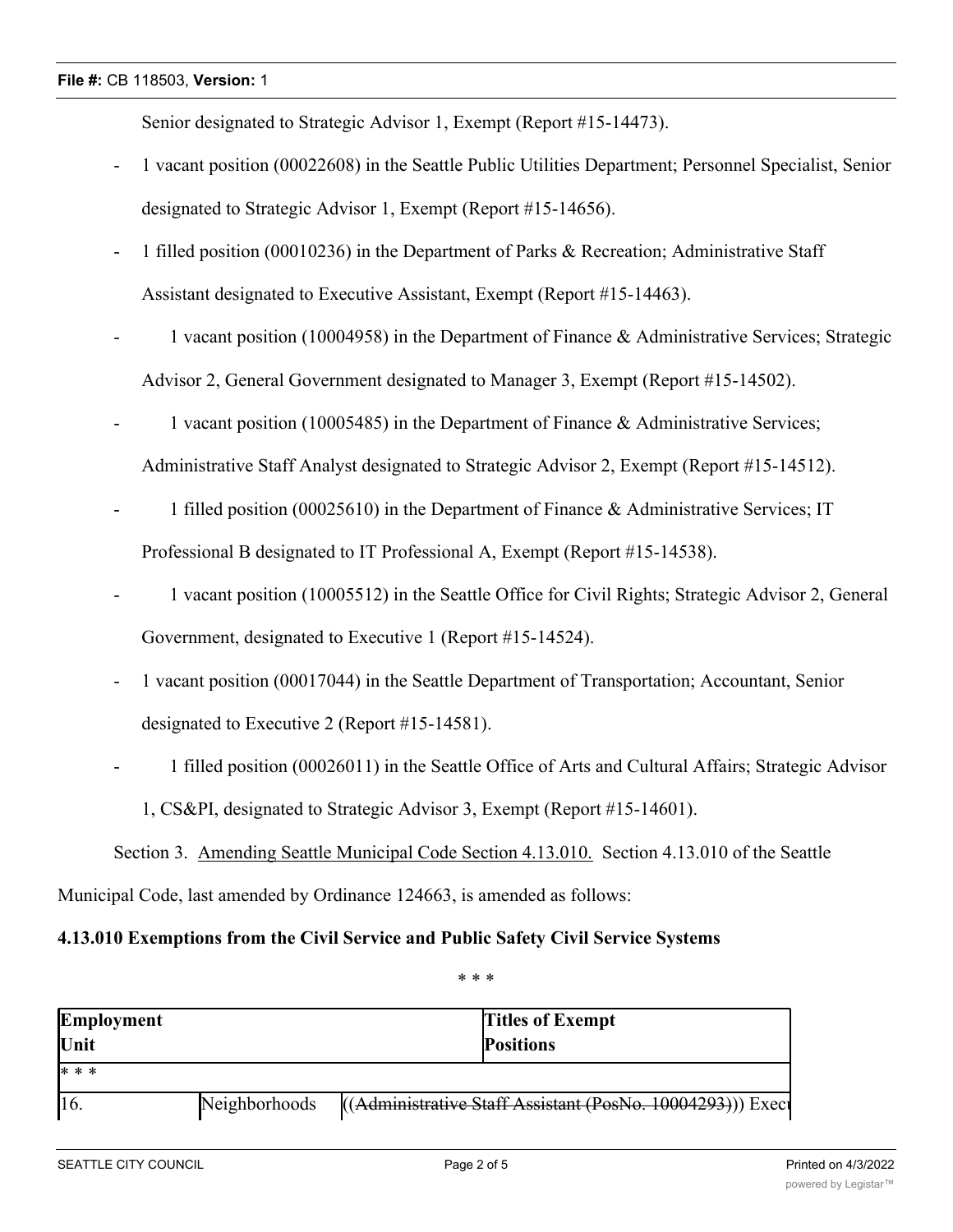| 17.   | - Recreatill<br>コレヘャレー<br>⊢ond<br>. посложни<br>- 61.1<br>. | Staff Assistant (PosNo. 001<br><b>Execut</b><br><del>Administrative</del><br>┱₩≈ |
|-------|-------------------------------------------------------------|----------------------------------------------------------------------------------|
| * * * |                                                             |                                                                                  |
|       |                                                             |                                                                                  |

Section 4. Amending Seattle Municipal Code Section 4.72.080. Section 4.72.080 of the Seattle Municipal Code, last amended by Ordinance 123361, is amended as follows:

## **4.72.080 Rules and regulations for reimbursement.**

The Director of Finance and Administrative Services is authorized to promulgate rules, policies, and procedures, consistent with this ((chapter)) Chapter 4.72. The rules, policies, and procedures promulgated by the Director of Finance and Administrative Services shall be made available from ((his/her)) the Director's office or from other identified locations.

A. Rates of reimbursement for meals and lodging shall be determined by the Director of Finance and Administrative Services and shall be identified in the rules, policies, and procedures promulgated by the Director of Finance and Administrative Services. Rates of reimbursement for meals and lodging shall be based upon and not exceed the average cost for meals and lodging (single occupancy) reflected in a national comparative cost index, such as the Runzheimer Meal-Lodging Cost Index or the Federal Per Diem Index, for the city visited by the officer or employee requesting reimbursement.

B. When the State Legislature is in session, in lieu of reimbursement for meals and lodging in accordance with the rules, policies, and procedures established by the Director of Finance and Administrative Services, ((claims approved for)) employees in the Office of Intergovernmental Relations occupying the positions of State Lobbyist or State Affairs Director, or successor positions comparable thereto, shall receive 1) reimbursement for reasonable rent expenses and mileage reimbursement for one roundtrip between Seattle and Olympia per week, 2) mileage reimbursement for daily roundtrips between Seattle and Olympia, or 3) reimbursement for expenses as approved by the Director of the Office of Intergovernmental Relations. No one employee's reimbursement expenses may exceed the total per diem established for the Washington State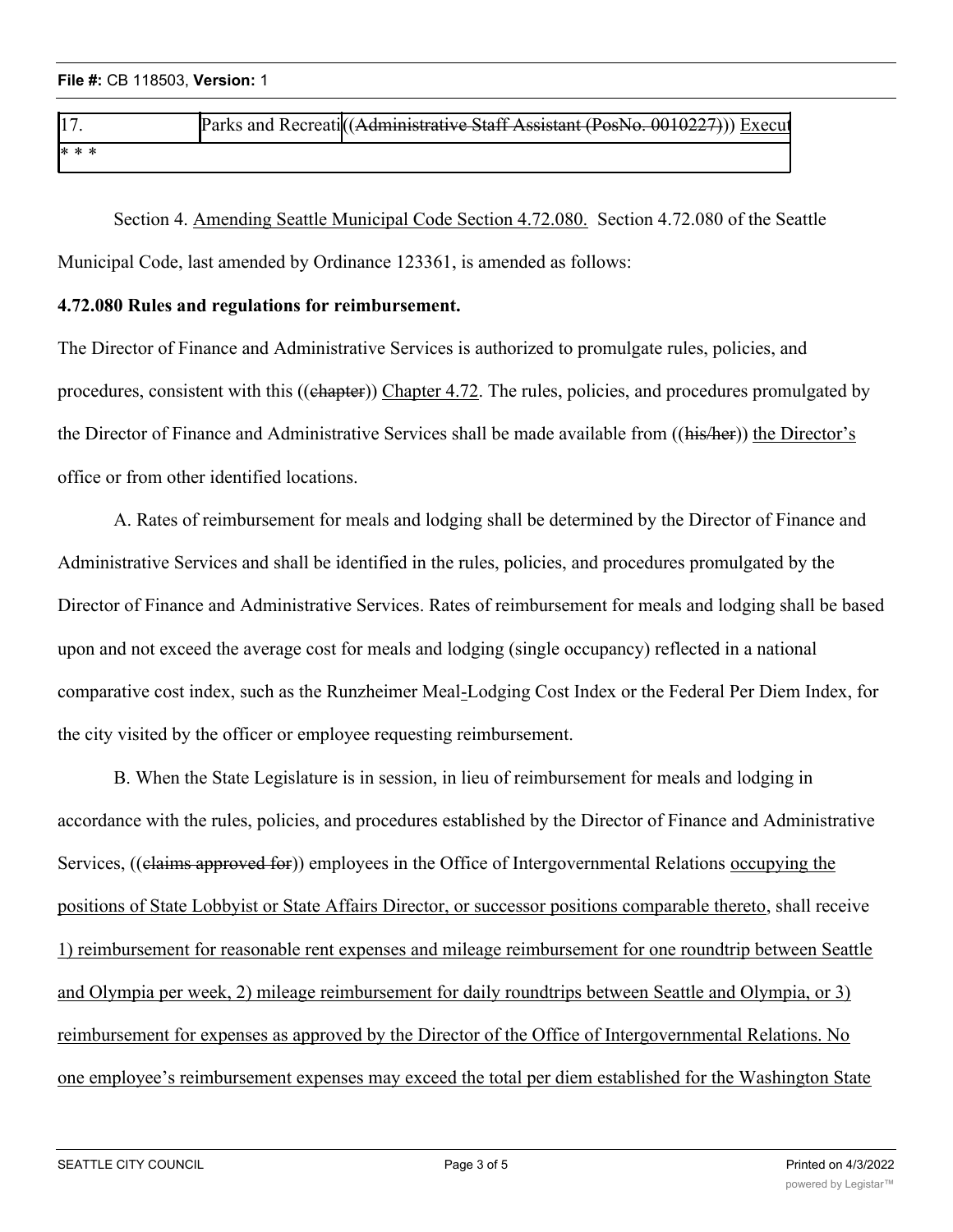Legislature. ((an amount equal to the per diem established for the Washington State Legislature pursuant to RCW 44.04.080, as now or hereafter amended or succeeded.)) No portion of such funds may be used for promotional hosting.

Section 5. Any act consistent with the authority of this ordinance taken after its passage and prior to its effective date is hereby ratified and confirmed.

Section 6. This ordinance shall take effect and be in force 30 days after its approval by the Mayor, but if not approved and returned by the Mayor within ten days after presentation, it shall take effect as provided by Seattle Municipal Code Section 1.04.020.

Passed by a two-thirds vote of all the members of the City Council the day of

\_\_\_\_\_\_\_\_\_\_\_\_\_\_\_\_\_\_\_\_\_\_\_\_, 2015, and signed by me in open session in authentication of its passage this  $\frac{1}{2015}$  day of  $\frac{1}{2015}$ 

President \_\_\_\_\_\_\_\_\_\_of the City Council

Approved by me this day of , 2015.

Edward B. Murray, Mayor

Filed by me this day of , 2015.